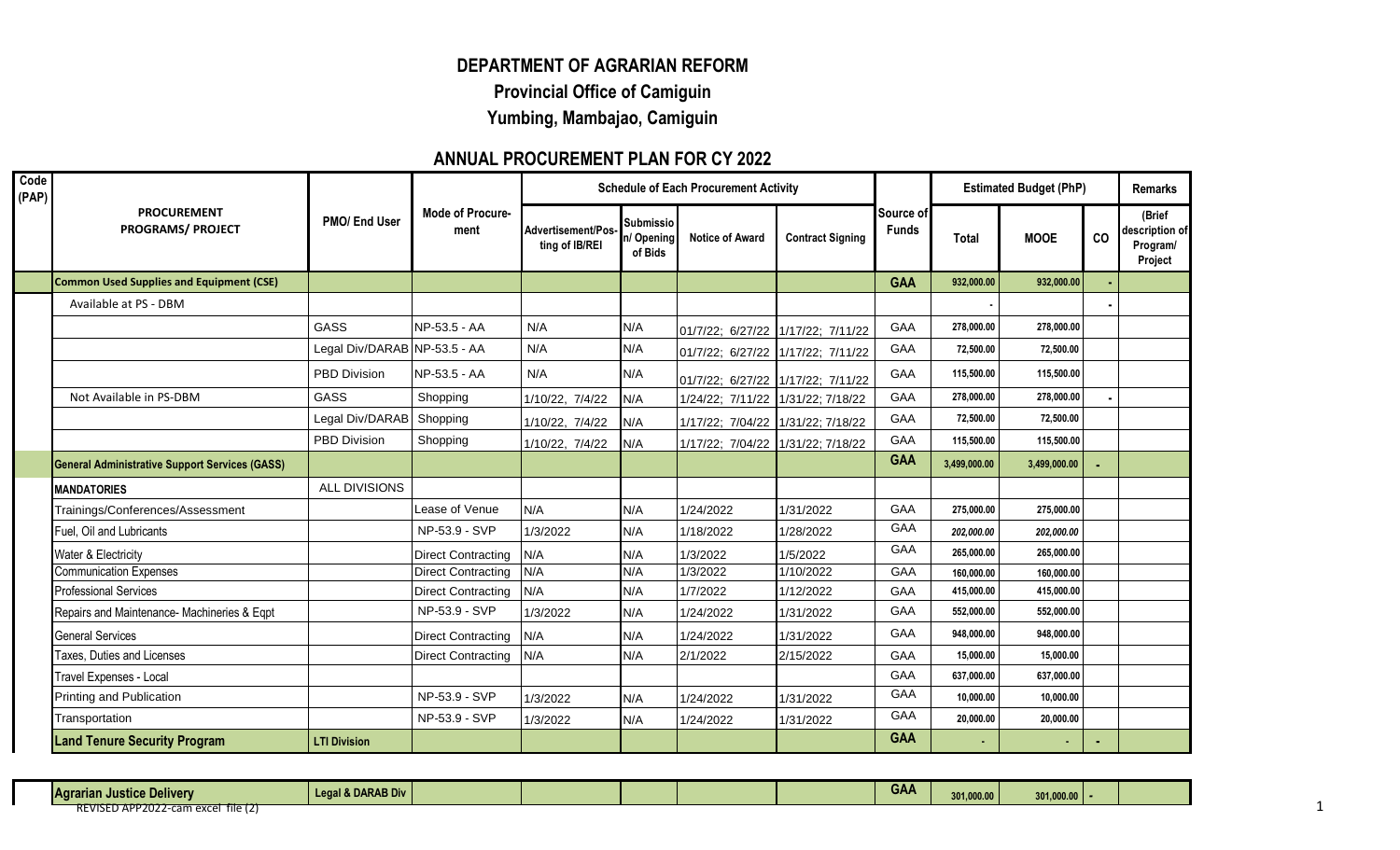|                                                                   |                     |                                 |                                      |                                           | <b>Schedule of Each Procurement Activity</b> |                         |                           |              | <b>Estimated Budget (PhP)</b> |    | <b>Remarks</b>                                  |
|-------------------------------------------------------------------|---------------------|---------------------------------|--------------------------------------|-------------------------------------------|----------------------------------------------|-------------------------|---------------------------|--------------|-------------------------------|----|-------------------------------------------------|
| <b>PROCUREMENT</b><br><b>PROGRAMS/ PROJECT</b>                    | PMO/ End User       | <b>Mode of Procure-</b><br>ment | Advertisement/Pos-<br>ting of IB/REI | <b>Submissio</b><br>n/ Opening<br>of Bids | <b>Notice of Award</b>                       | <b>Contract Signing</b> | Source of<br><b>Funds</b> | <b>Total</b> | <b>MOOE</b>                   | CO | (Brief<br>description of<br>Program/<br>Project |
| Trainings/Conferences/Assessment                                  |                     | Lease of Venue                  | N/A                                  | N/A                                       | 1/24/2022                                    | 1/31/2022               | GAA                       | 72,000.00    | 72,000.00                     |    |                                                 |
| Fuel, Oil and Lubricants                                          |                     | NP-53.9 - SVP                   | 1/3/2022                             | N/A                                       | 1/18/2022                                    | 1/28/2022               | GAA                       | 25,000.00    | 25,000.00                     |    |                                                 |
| Printing and Publication                                          |                     | NP-53.9 - SVP                   | 1/3/2022                             | N/A                                       | 1/24/2022                                    | 1/31/2022               | GAA                       | 1,000.00     | 1,000.00                      |    |                                                 |
| Communication                                                     |                     | <b>Direct Contracting</b>       | N/A                                  | N/A                                       | 1/3/2022                                     | 1/10/2022               | GAA                       | 8,000.00     | 8,000.00                      |    |                                                 |
| Transportation                                                    |                     | NP-53.9 - SVP                   | 1/3/2022                             | N/A                                       | 1/24/2022                                    | 1/31/2022               | <b>GAA</b>                | 5,000.00     | 5,000.00                      |    |                                                 |
| Travel Expenses - Local                                           |                     |                                 |                                      |                                           |                                              |                         |                           | 190,000.00   | 190,000.00                    |    |                                                 |
|                                                                   |                     |                                 |                                      |                                           |                                              |                         |                           |              |                               |    |                                                 |
| Agrarian Beneficiaries Dev't and<br><b>Sustainability Program</b> | <b>PBD Division</b> |                                 |                                      |                                           |                                              |                         | <b>GAA</b>                | 2,174,000.00 | 2,174,000.00                  |    |                                                 |
|                                                                   |                     |                                 |                                      |                                           |                                              |                         |                           |              |                               |    |                                                 |
| Trainings/Conferences/Assessment                                  |                     | Lease of Venue                  | N/A                                  | N/A                                       | 1/24/2022                                    | 1/31/2022               | GAA                       | 1,269,000.00 | 1,269,000.00                  |    |                                                 |
| Fuel, Oil and Lubricants                                          |                     | NP-53.9 - SVP                   | 1/3/2022                             | N/A                                       | 1/18/2022                                    | 1/28/2022               | <b>GAA</b>                | 62,000.00    | 62,000.00                     |    |                                                 |
| <b>Subsidies</b>                                                  |                     | NP-53.9 - SVP                   | N/A                                  | N/A                                       | 3/7/2022                                     | 3/16/2022               | <b>GAA</b>                | 560,000.00   | 560,000.00                    |    |                                                 |
| Travel Expenses - Local                                           |                     |                                 |                                      |                                           |                                              |                         |                           | 283,000.00   | 283,000.00                    |    |                                                 |
|                                                                   |                     |                                 |                                      |                                           |                                              |                         |                           |              |                               |    |                                                 |
| <b>GRAND TOTAL</b>                                                |                     |                                 |                                      |                                           |                                              |                         | <b>GAA</b>                | 6,906,000.00 | 6,906,000.00                  |    |                                                 |

star

*Prepared by: Recommending Approval: Approved by:*

 $9 - 2$ 

**MARIANITA F. ABAO MA. GIANELLI A. ECUACION MA. GIANELLI A. ECUACION ABDULLAH M. LINOG, Sh.L.,J.D.** ARPT/BAC Head Secretariat **Example 2018** OIC PCAO/BAC CHAIRMAN **OIC POO CONTABLE 2018** OIC PARPO II/HOPE